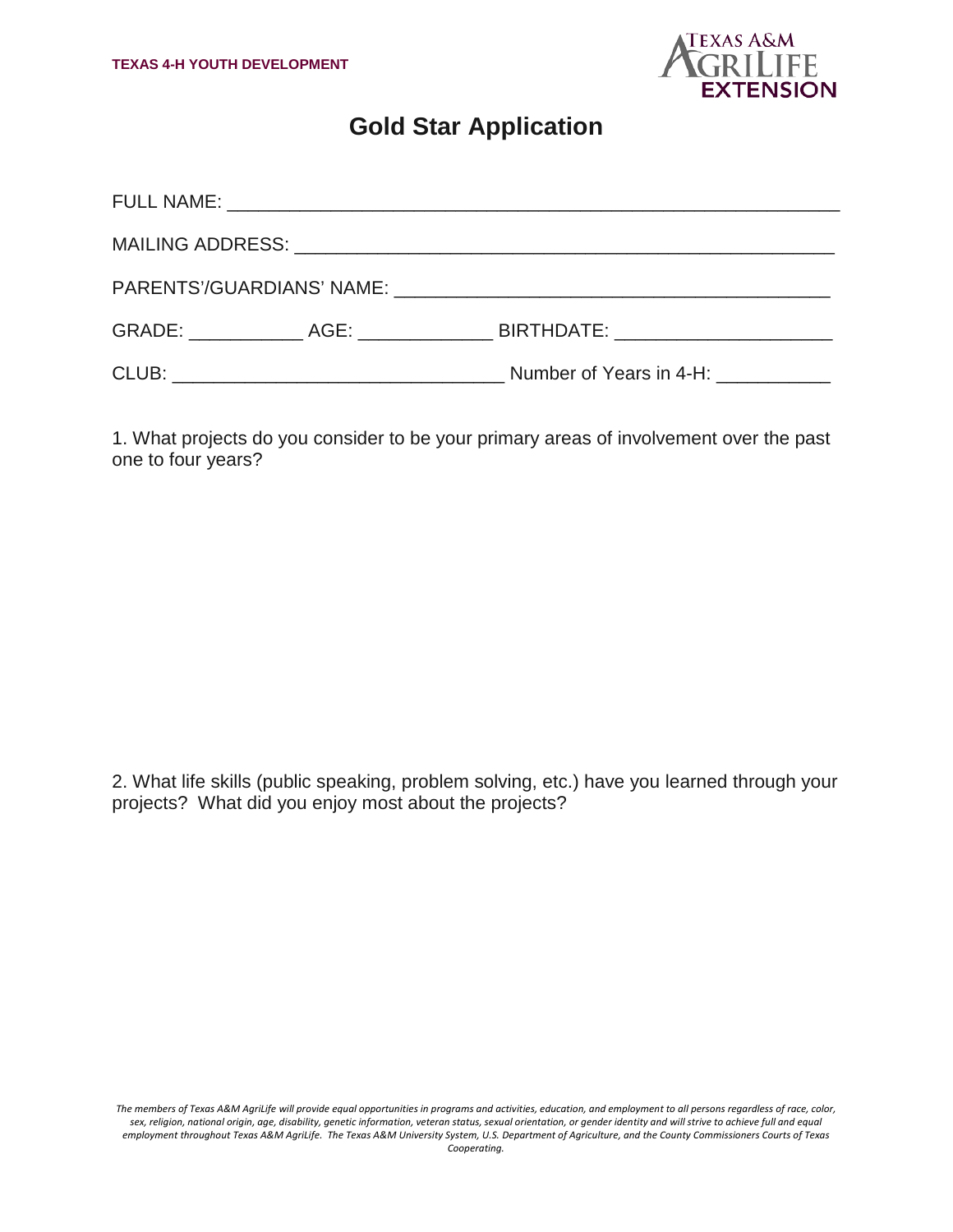

3. What influence has your 4-H involvement had on you and your family?

4. What do you consider to be your most meaningful 4-H experience?

5. Has 4-H helped you in making future plans and goals? If so, what are your plans and goals currently? (School, career, project goals, etc.)

*The members of Texas A&M AgriLife will provide equal opportunities in programs and activities, education, and employment to all persons regardless of race, color, sex, religion, national origin, age, disability, genetic information, veteran status, sexual orientation, or gender identity and will strive to achieve full and equal employment throughout Texas A&M AgriLife. The Texas A&M University System, U.S. Department of Agriculture, and the County Commissioners Courts of Texas Cooperating.*